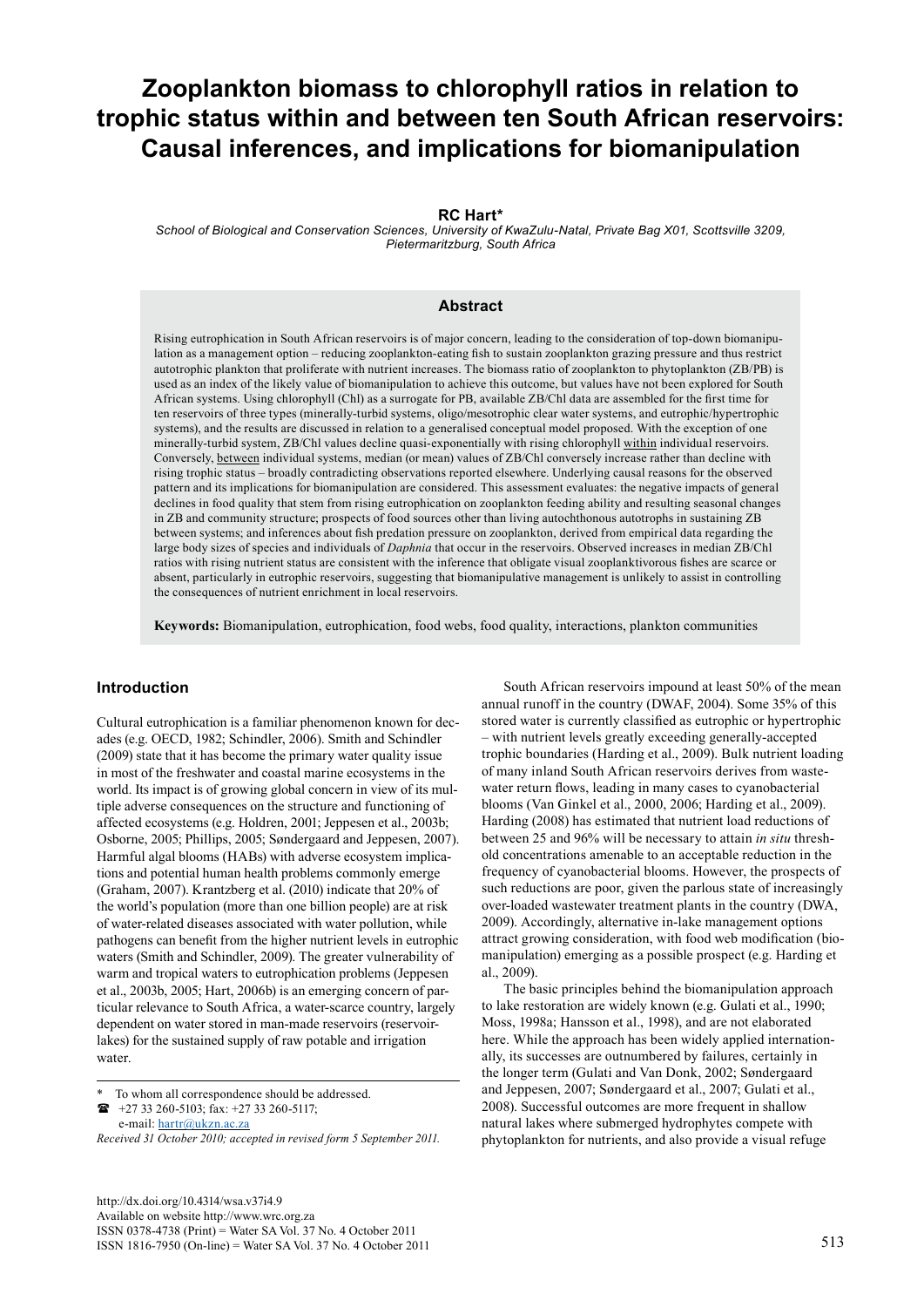

#### *Figure 1*

*A general conceptual model showing the responses of different variables to rising chlorophyll as a measure of food supply and a proxy for increasing trophic/nutrient status(the abscissa for all panels): a) zooplankton biomass (ZB); b) zooplankton abundance standardised for food supply (ZB/Chl); c) and d) alternative responses of ZB/Chl to food supply; e) alternative changes in zooplanktivorous fish abundance and f) alternative changes in food quality, with changing trophic status. Dashed lines show that the common empirical pattern (e.g. Jeppesen et al., 2003a, 2007) of declining ZB/Chl can arise from increased predation by rising densities of fish (e), but can also or alternatively derive from declining food quality (f). Dotted lines reflect how obverse changes in e) and f) could account for a progressive increase in ZB/Chl with rising trophic status.*

against obligate visually-feeding zooplanktivorous fishes (Jeppesen et al., 1997). Nevertheless, the sustainability of successful food web manipulation has been found wanting on several grounds, even in such natural lakes (Gliwicz 2005; Søndergaard et al., 2007; Gulati et al., 2008). In South African reservoirs, obligate visual zooplanktivores are effectively absent, and most reservoir systems are deep enough to stratify (Allanson et al., 1990), and thus exceed the 'arbitrary' deep/shallow depth threshold, of aprox. 6 m, associated with effective biomanipulation prospects (Jeppesen et al., 2003a). Extensive hydrophyte stands are also not characteristic of many South African reservoirs, the lake beds of which mostly lie below the trophogenic zone, and/or because seasonal water-level drawn-downs strand hydrophytes and/or desiccate suitable habitat for them.

On various grounds, the prospects of successful biomanipulation in South African reservoirs have already been questioned and seriously challenged (Hart, 2006b); the problem autotrophs that increase radically with nutrient enrichment are dominated by taxa such as *Microcystis* (Van Ginkel et al., 2000, 2006) and, increasingly, *Ceratium* (Van Ginkel et al., 2001; Hart and Wragg, 2009), which are too large for direct consumption by grazing zooplankton. In addition, zooplankton populations are not subjected to significant fish predation, since obligate zooplanktivorous fish are absent and young-of-year (YOY) facultative zooplanktivores are numerically, temporally and/or spatially restricted in South African reservoirs (Hart 2006b).

Here, a conceptual model of causal changes in ZB/PB, using chlorophyll (Chl) as a proxy for PB, is offered. Values of ZB/Chl are collated for the first time for a number of South African reservoirs, systems for which empirical evidence regarding fish abundance and composition is severely limited. These data show that ZB/Chl ratios decline with rising chlorophyll within most individual reservoirs, a trend that is partly attributable to the negative effect of declining food quality on ZB within systems. Conversely, however, the data also reveal that median (or mean) ZB/Chl ratios for individual systems actually rise with trophic status. In this paper, possible causes for these observations are considered and discussed, along with the implications of these for prospective 'corrective' top-down biomanipulation, especially within the eutrophic reservoirs.

# **Conceptual background to the ZB/PB ratio, and inferences regarding its causal control**

Fundamentally, and all else being equal, 'grazing' zooplankton biomass (ZB) is expected to rise commensurately with the increase of phytoplankton biomass (PB) associated with nutrient (especially P) enrichment (Fig. 1a). Using total chlorophyll (Chl) as a proxy for PB, the ZB/Chl ratio should effectively standardise this food effect, and remain constant in relation to trophic status/food resource level (Fig. 1b) (disregarding food-saturation limitations (Gulati, 1990b)). Alternatively, however, this latter 'equilibrium' pattern can decrease (Fig. 1c) or increase (Fig. 1d). Empirical declines in this ratio with rising food levels (Fig. 1c) have been commonly observed, and attributed to rising predation of zooplankton (Fig. 1e) by known increases in zooplanktivorous fishes with rising nutrient status (e.g. Jeppesen et al., 2003a). Such reductions in ZB/PB associated with rising fish predation were especially evident in shallow lakes across a temperate-arctic latitudinal range (Fig. 3 in Jeppesen et al., 2003a), where the ZB/PB dry weight ratio declined from 0.35 (equivalent ZB/Chl =  $\sim$ 23.45) in the most oligotrophic lakes to below roughly 0.15 (ZB/Chl= $\sim$ 10.05) in the most eutrophic of 466 study lakes.

Equally logically, however, reductions in zooplankton feeding ability related to adverse changes in food type/quality with rising trophic status (Fig. 1f) can result in a similar inverse relationship, regardless of fish predation. Such reduction in food quality is a well-known outcome of eutrophication (e.g. Sommer et al., 1986; Gulati, 1990b; Moss, 1998b; Wetzel, 2001; Kalff, 2002; Lampert and Sommer, 2007); edible, palatable and nutritionally adequate phytoplankton are increasingly replaced by large colonial and other nutritionally deficient cyanoplankton (see Hart and Bychek (2011) for a contemporary synoptic overview of these nutritional deficiencies). In addition, these large particles depress feeding rates of large cladocerans in particular (Lampert, 1987), potentially reducing ZB and thus the ZB/PB ratio, regardless of any predatory impacts of zooplanktivorous fish (Fig. 1e). Since the depressive impacts of the cyanophytic autotrophs that increasingly predominate with rising trophic status are strongest on the large-bodied daphniid zooplankton (Gliwicz and Siedlar, 1980; Lampert, 1987; Gliwicz, 1990) that exert highest grazing pressures (Lampert, 1987), a decline in food quality can lead to disproportionately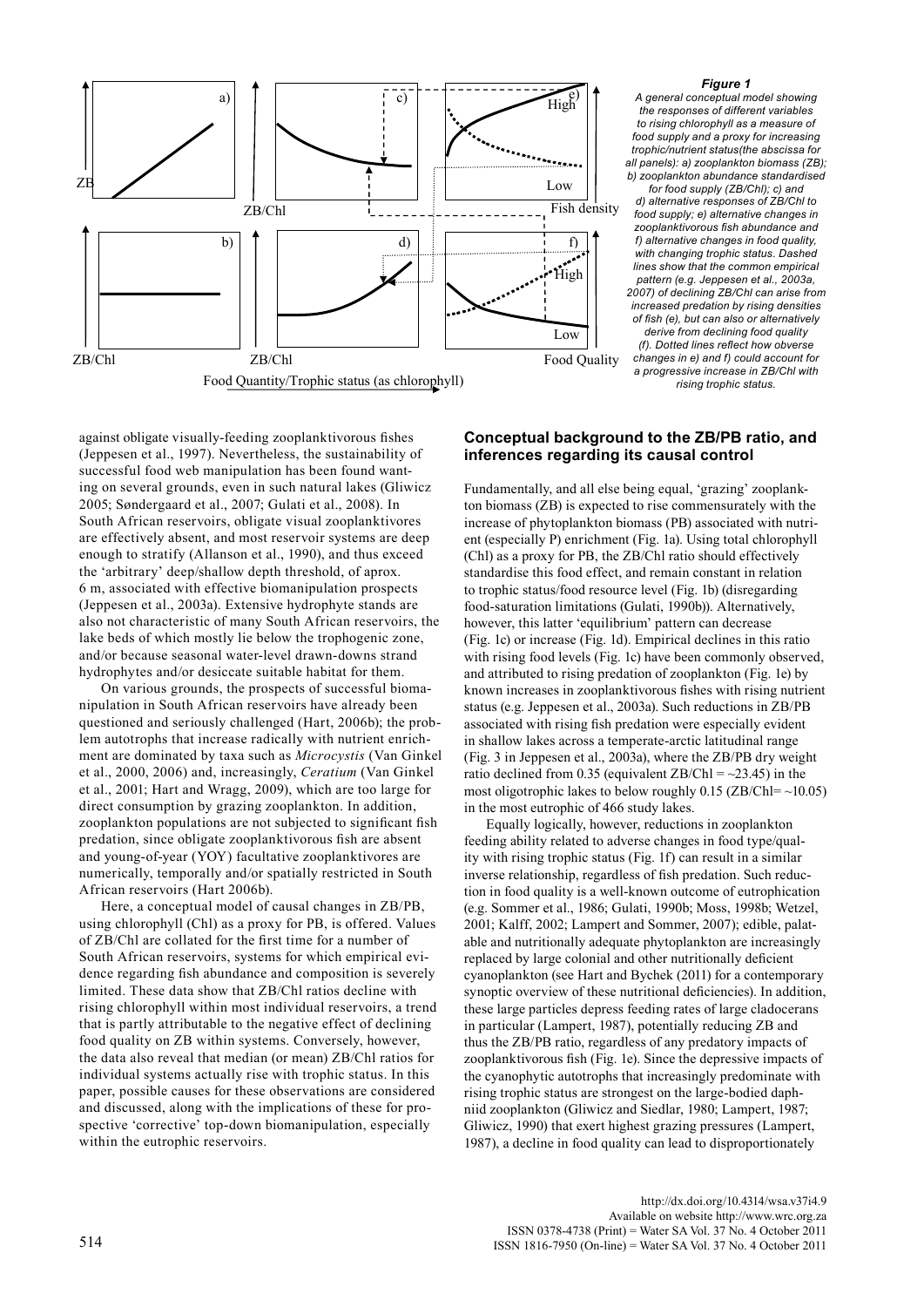| Table 1                                                                                                                                                                                                               |                              |             |       |                        |              |                                 |  |  |  |  |
|-----------------------------------------------------------------------------------------------------------------------------------------------------------------------------------------------------------------------|------------------------------|-------------|-------|------------------------|--------------|---------------------------------|--|--|--|--|
| Best-fit linear (Y=a + bX) or power (Y=aX <sup>b</sup> ) regression statistics for zooplankton biomass (ZB) as                                                                                                        |                              |             |       |                        |              |                                 |  |  |  |  |
| functions of concurrent chlorophyll levels (ChI) in South African reservoirs. Suffixes for each system<br>identify whether the best-fit regression is linear (-L) or power (- P). Data sources are listed in Table 2. |                              |             |       |                        |              |                                 |  |  |  |  |
| Dam system                                                                                                                                                                                                            | <b>Regression statistics</b> |             |       | <b>Notes</b>           |              |                                 |  |  |  |  |
|                                                                                                                                                                                                                       | a                            | b           | $r^2$ | n                      | $\mathsf{P}$ |                                 |  |  |  |  |
| Clear water (Oligo/mesotrophic) systems                                                                                                                                                                               |                              |             |       |                        |              |                                 |  |  |  |  |
| Midmar $- L$                                                                                                                                                                                                          | 21.1                         | 4.22        | 0.120 | 195                    | ***          |                                 |  |  |  |  |
| Albert Falls $-P$                                                                                                                                                                                                     | 30.5                         | 0.26        | 0.093 | 195                    | $**$         |                                 |  |  |  |  |
| $Nagle - L$                                                                                                                                                                                                           | 9.3                          | 12.92       | 0.373 | 14                     | *            |                                 |  |  |  |  |
| $In a - P$                                                                                                                                                                                                            | 93.7                         | $-0.59$     | 0.192 | 13                     | ns           |                                 |  |  |  |  |
| Biogenically turbid (eutrophic) systems                                                                                                                                                                               |                              |             |       |                        |              |                                 |  |  |  |  |
| $Hartbeespoort - P$                                                                                                                                                                                                   | 288.3                        | $-0.08$     | 0.010 | 133                    | ns           | Jarvis, 1987 (Figs 2.0A & 2.2D) |  |  |  |  |
| $Roodeplaat - P$                                                                                                                                                                                                      | 367.1                        | $-0.17$     | 0.026 | 86                     | ns           |                                 |  |  |  |  |
| $Rietvlei - L$                                                                                                                                                                                                        | 286.4                        | 6.40        | 0.561 | 8                      | ∗            | Not all readings concurrent     |  |  |  |  |
| <b>Minerally turbid systems</b>                                                                                                                                                                                       |                              |             |       |                        |              |                                 |  |  |  |  |
| Vanderkloof – P                                                                                                                                                                                                       | 182.3                        | 0.31        | 0.127 | 7                      | ns           | Annual means-open lake          |  |  |  |  |
| Vanderkloof $-P$                                                                                                                                                                                                      | 5.9                          | 1.15        | 0.381 | 86                     | ***          | Shallow embayment               |  |  |  |  |
| $Spioenkop - L$                                                                                                                                                                                                       | $-0.7$                       | 4.22        | 0.251 | 9                      | ns           |                                 |  |  |  |  |
| Wagendrift $-L$                                                                                                                                                                                                       | $-13.6$                      | 10.05       | 0.637 | 10                     | $* *$        |                                 |  |  |  |  |
| *** $P \le 0.001$                                                                                                                                                                                                     | ** $P < 0.01$                | $*P < 0.05$ |       | $ns$ – not significant |              |                                 |  |  |  |  |

rapid decreases in ZB, and thus in ZB/Chl ratios.

Alternatively, the ZB/PB ratio could theoretically rise with trophic status (Fig. 1d), an increase plausibly attributable to one or more of three causes: declining fish predation (Fig. 1e), increasing food quality (Fig. 1f), and, most likely, increases in autochthonous and/or allochthonous detritus particles, and/or non-autotrophic food particles, as trophic status rises.

# **Materials and methods**

# **General**

A comparative evaluation was made of zooplankton-chlorophyll (ZB/Chl) ratios in South African reservoirs for which appropriate data exist. Information was extracted from the author's own original raw data used in various publications, and from other sources (see Table 2). In the absence of original raw data for systems independently studied by other authors, their published figures were photo-enlarged to allow measurements of values of interest with a digital micrometer read to 0.1 mm. All data for Hartbeespoort Dam were derived from plots of 3-point moving mean values of weekly measurements over 6 years (Jarvis, 1987). These smoothed estimates obviously obscure some intrinsic temporal variability, and are not precise concurrent estimates. However, the error associated with this approach is unlikely to negate the general underlying trends described. Sampling frequency varied from weekly (Hartbeespoort), to fortnightly (Midmar, Albert Falls) with monthly sampling for all other systems apart from Rietvlei, where sampling mostly varied between 4 and 6 weeks

The median, rather than the mean, was selected as a measure of central tendency, principally to offset the effect of outlying high and low values within the data. However, some average values are explicitly given (Table 3) and used (Fig. 7b) to emphasise one point. General procedures used to obtain original information are outlined below.

#### **Zooplankton biomass (ZB)**

Zooplankton was collected in vertical hauls through the entire water column, or the upper 15 m thereof. Nets with mesh

apertures of between 63 and 160 µm were used in different studies, and samples were preserved with formalin for subsequent microscopic enumeration. Resulting (species- or genus-specific) counts of copepod instars were converted to biomass using uniform instar biomass coefficients (see original publications, as noted in Table 2), while cladoceran counts were converted to biomass using published (e.g. Bottrell et al., 1976) or original length-weight regressions (Hart, unpublished data) applied to sample mean lengths (geometric means where available). For Hartbeespoort and Roodeplaat Dams, fresh sample wet weights (WW) were determined. Dry weight (DW) was estimated as one-sixth of fresh weight for Hartbeespoort Dam (NIWR, 1985); for consistency, a similar conversion was made for the WW values reported for Roodeplaat Dam by Van Ginkel (1987).

All resulting biomass estimates  $(mg/m<sup>2</sup>)$  are reported as water column integrated volumetric values as mg/m<sup>3</sup> ( $\mu$ g/ $\ell$ ) DW, using corrections based on site- and date-specific records of net haul length, or from graphical plots given in these units by the original authors.

## *Phytoplankton biomass (PB)*

Direct determinations of PB as dry weight are not available concurrently with ZB values for any of the study dams. Accordingly, total chlorophyll (Chl,  $\mu$ g/ℓ) was used as a surrogate measure, with values generally determined from integral hose-pipe samples through the upper 3 or 5 m of the water column. Chlorophyll has been multiplied by 67 to estimate PB (as  $\mu$ g/ $\ell$  dry weight) (Jeppesen et al., 2003a). This approach can progressively underestimate PB as chlorophyll rises between 1 and 150 mg/ℓ chlorophyll *a*, since chlorophyll declines from approximately 0.7% to merely 0.15% of phytoplankton wet weight (Kasprzak et al., 2008), largely as cyanophytes with inherently more chlorophyll per unit weight than eukaryotic autotrophs predominate at high chlorophyll levels. To avoid this confounding prospect, chlorophyll was used as a direct proxy for PB. Obviously, not all chlorophyll reflects edible food species, and it disregards non-autotrophic foods. However, it is inferred here as a direct measure of food supply (as used for other published PB values determined from chlorophyll – e.g., Jeppesen et al. (2003a)).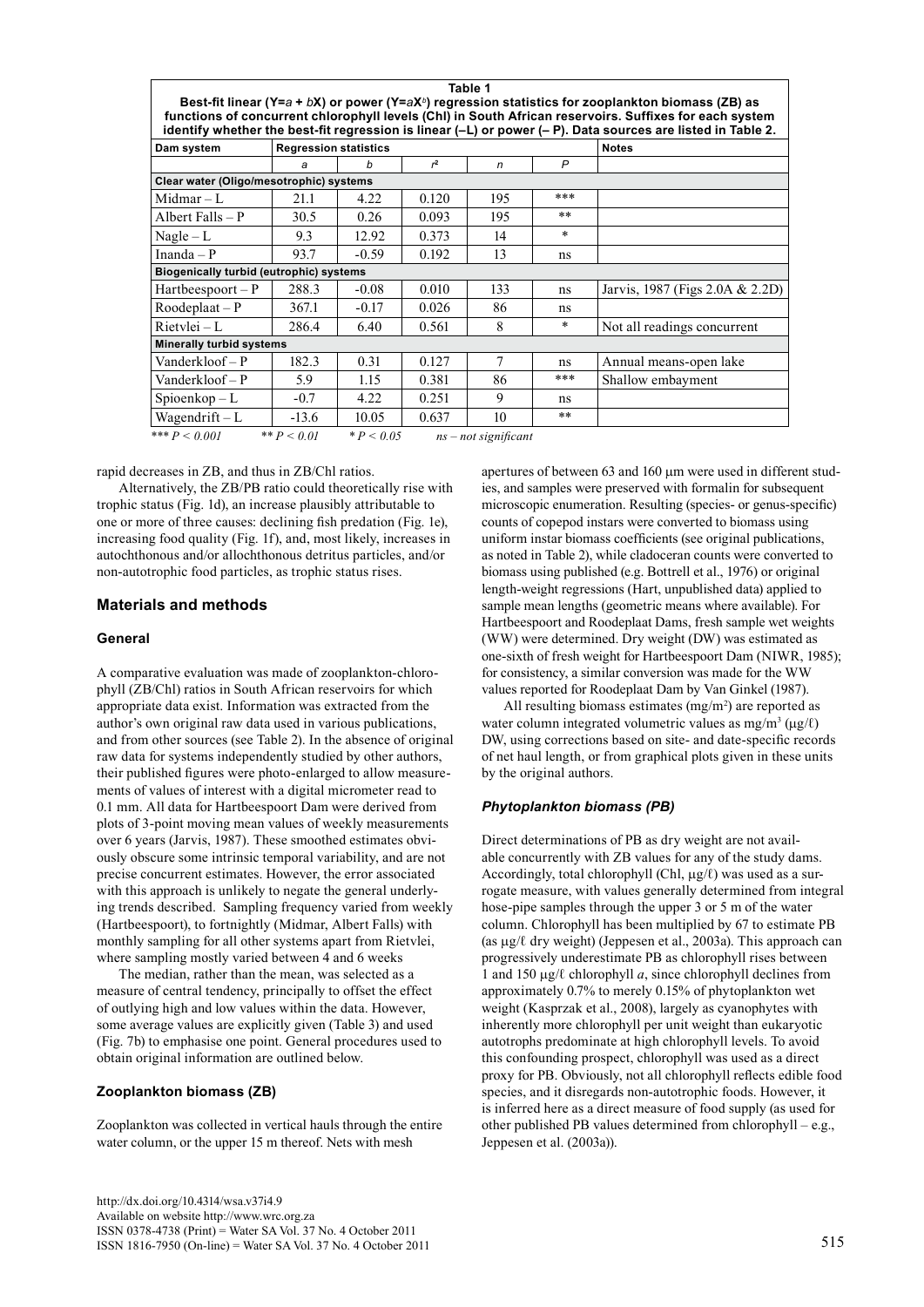| Table 2<br>The biomass ratio of zooplankton (ZB) to chlorophyll (Chl) (as a surrogate of phytoplankton biomass) in various<br>South African reservoirs. Ratios for all reservoirs are based on ZB estimates of dry weight per unit volume. |                         |                |                        |                     |       |                    |       |                                             |       |                                                                         |  |
|--------------------------------------------------------------------------------------------------------------------------------------------------------------------------------------------------------------------------------------------|-------------------------|----------------|------------------------|---------------------|-------|--------------------|-------|---------------------------------------------|-------|-------------------------------------------------------------------------|--|
| <b>Reservoir</b><br>system<br>(dam)                                                                                                                                                                                                        | Sampling<br>information |                | Haul<br>depth<br>range | <b>ZB/Chl ratio</b> |       | Chlorophyll (µg/ℓ) |       | Zooplankton<br>biomass<br>(ug/e dry weight) |       |                                                                         |  |
|                                                                                                                                                                                                                                            | <b>Dates</b>            | n              | (m)                    | Median              | Mean  | Median<br>Mean     |       | Median                                      | Mean  | <b>Source</b>                                                           |  |
| Clear-water (Oligo/meso-trophic) systems                                                                                                                                                                                                   |                         |                |                        |                     |       |                    |       |                                             |       |                                                                         |  |
| Nagle                                                                                                                                                                                                                                      | Jan 91-Sep<br>91        | 14             | 15                     | 13.74               | 23.17 | 1.87               | 2.19  | 33.3                                        | 37.5  | Original data<br>(Hart.1996)                                            |  |
| Inanda                                                                                                                                                                                                                                     | Aug 92 -<br>Aug 93      | 13             | 15                     | 7.59                | 15.4  | 3.74               | 4.35  | 33.1                                        | 51.3  | Original data (Hart,<br>unpubl. data)                                   |  |
| Midmar                                                                                                                                                                                                                                     | Aug 89 -<br>Sep 98      | 195            | $10 - 21$              | 8.70                | 10.06 | 3.75               | 4.10  | 36.5                                        | 38.5  | Original data (Hart,<br>1992. 1996)                                     |  |
| <b>Albert Falls</b>                                                                                                                                                                                                                        | Aug 89 -<br>Aug 98      | 195            | $5 - 21$               | 10.05               | 11.84 | 4.38               | 5.83  | 45.7                                        | 53.7  | Original data (Hart,<br>1992, 1996)                                     |  |
| <b>Biogenically turbid (eutrophic/hypertrophic) systems</b>                                                                                                                                                                                |                         |                |                        |                     |       |                    |       |                                             |       |                                                                         |  |
| Hartbeespoort                                                                                                                                                                                                                              | Jan 81 -<br>Dec 86      | 132            | $20 - 30$              | 26.26               | 47.10 | 9.11               | 11.74 | 262.1                                       | 292.6 | NIWR (1985); Jarvis<br>(1987)                                           |  |
| Rietvlei <sup>1</sup>                                                                                                                                                                                                                      | Jul 09 - Jul<br>10      | 8              | $14 - 17$              | 27.05               | 36.82 | 12.7               | 30.45 | 439.8                                       | 607.8 | Original data (Hart,<br>unpubl. data; Coetzee,<br>pers. comm., $2010$ ) |  |
| Roodeplaat <sup>2</sup>                                                                                                                                                                                                                    | Jan 80 -<br>Dec 81      | 86             | $7-20$                 | 12.97               | 88.12 | 26.6               | 31.36 | 248.4                                       | 392.6 | Van Ginkel (1987)                                                       |  |
| Minerally turbid systems                                                                                                                                                                                                                   |                         |                |                        |                     |       |                    |       |                                             |       |                                                                         |  |
| Vanderkloof <sup>3</sup>                                                                                                                                                                                                                   | Aug 81 -<br>Sep 83      | 86             | $4 - 12$               | 6.43                | 14.04 | 1.27               | 2.67  | 13.3                                        | 26.4  | Original data (Hart,<br>1987)                                           |  |
| Vanderkloof <sup>4</sup>                                                                                                                                                                                                                   | Aug 77 -<br>Jul 84      | $\overline{7}$ | 70 <sup>5</sup>        | 6.47                | 9.04  | 1.56               | ٠     | $\overline{\phantom{a}}$                    |       | Original data (Hart,<br>1986)                                           |  |
| Spioenkop                                                                                                                                                                                                                                  | Jul 89 -<br>May 90      | 9              | 15                     | 3.22                | 3.82  | 2.61               | 2.68  | 11.5                                        | 10.7  | Original data (Hart,<br>1999)                                           |  |
| Wagendrift                                                                                                                                                                                                                                 | Jul 89 -<br>May 90      | 10             | $13 - 15$              | 4.75                | 5.11  | 2.91               | 3.05  | 14.2                                        | 17.1  | Original data (Hart,<br>2001)                                           |  |

*1 Ratio is approximation based on median values of chlorophyll and zooplankton collected on separate dates within the same overall annual period. 2 Data for Stations 1 to 4.* 

*3 Average haul-depth corrected estimates for 5 sites in a shallow embayment.* 

*4 Determinations based on weighted annual mean values at a deep (70 m) offshore site, derived from a total of n=253 samples.*

*5 Haul counts assumed to derive from 15 m, as zooplankton are concentrated in upper 10 m (Hart, 1986)* 

## *'Phytoplankton' edibility*

Using species and cell or colony types and sizes, Jarvis (1987) distinguished between % biovolumes of 'edible' (*Cryptomonas*, *Chroomonas*, *Coelastrum*, *Ankistrodesmus*, *Cyclotella* and nonsheathed *Oocystis*), 'partly edible' (*Aulacoseira*, and sheathed *Oocystis*) and 'largely inedible' (predominantly *Microcystis*) 'fractions' of total 'phytoplankton' in Hartbeespoort Dam. Here, I partitioned chlorophyll into corresponding edibility classes, simplistically assuming a direct equivalence of chlorophyll and total phytoplankton bio-volume, in order to explore certain features relevant to this account (see 'Results' section).

#### **Zooplankton-phytoplankton ratios (ZB/PB)**

To avoid artefacts in PB associated with changes in proportionate contributions of chlorophyll to mass (see above), the proxy measure of ZB/Chl was used. This ratio is qualitatively but not quantitatively comparable to published values of ZB/PB, but an approximate conversion can be obtained as ZB/PB = ZB/ Chl\*67 for comparative purposes.

#### **Phosphorus content/trophic status**

As direct values of *in situ* phosphorus content concurrent with the zooplankton and chlorophyll data reported here are unavailable or inaccessible, chlorophyll is used as a standard general proxy for nutrient content (especially P). This approach is based on the well-established interdependency of these variables, as per classic Vollenweider (1975) and related modelling approaches (e.g. OECD, 1982; Walmsley and Thornton, 1984), despite potential confounding increases of chlorophyll to P when cyanophyte abundance increases with rising trophic status.

# **Results**

# **ZB in relation to chlorophyll level**

Table 1 gives the regression statistics for total ZB in relation to total chlorophyll (as a proxy measure of food supply). As expected, ZB increases with rising food supply (i.e. Fig. 1a), except in the eutrophic reservoirs in which the change to a negative regression slope (significant or not) is consistent with declining food quality (see below), or rising fish predation (for which no empirical data exist in South African reservoirs). The one system with empirical food quality data (Fig. 2, Hartbeespoort Dam) supports the former 'food quality' explanation. In this system, ZB declines with 'inedible' chlorophyll, in contrast to its increases with 'partly edible' and 'edible' chlorophyll fractions (see further the section on 'ZB and ZB/Chl ratios in relation to phytoplankton edibility' below).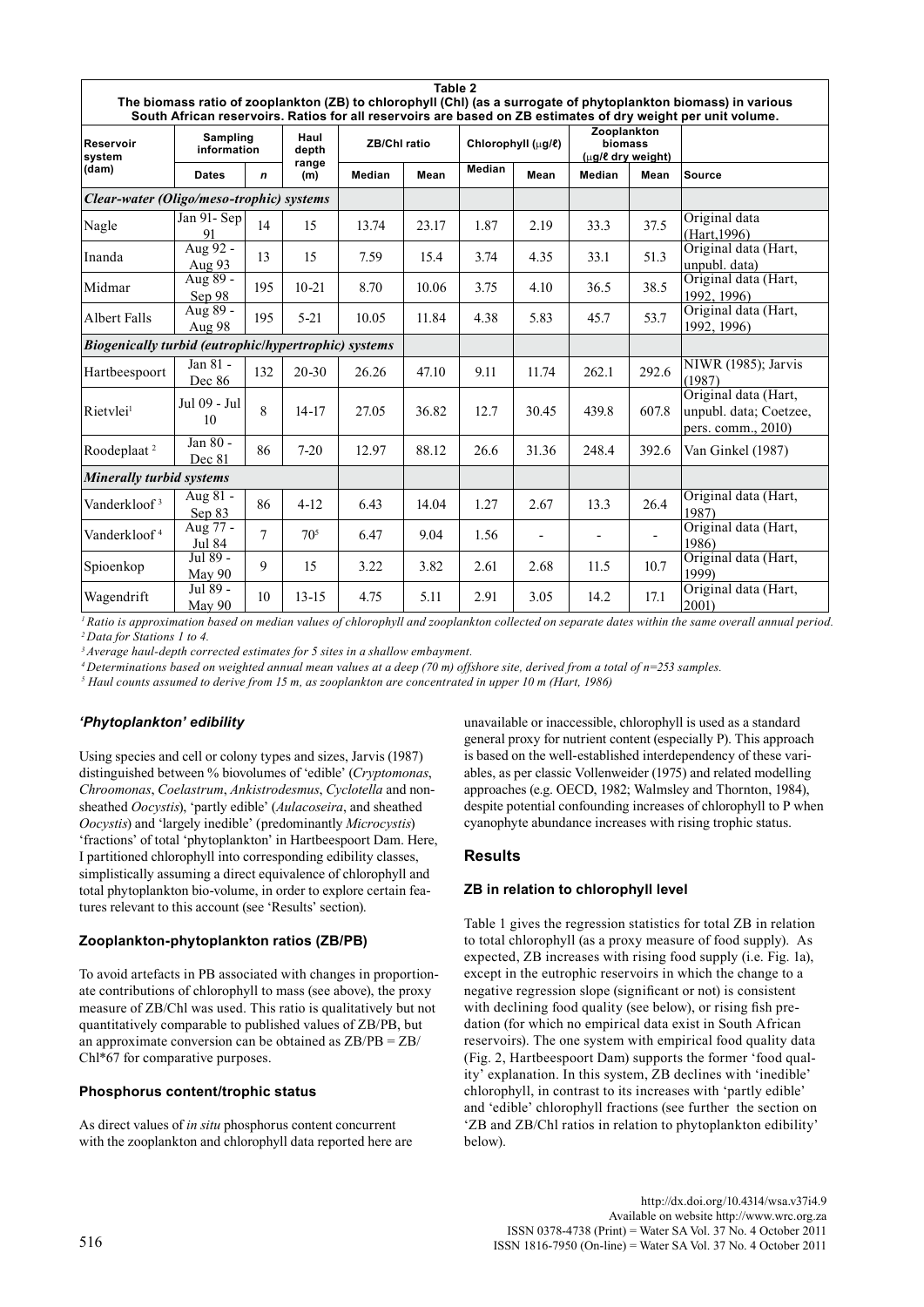| Table 3<br>Adult carapace lengths (mm) of different species of Daphnia recorded in the specified reservoirs. Values are<br>averages for n sampling dates (at multiple sites in the case of Rietvlei). The number of individuals measured<br>on each sampling date generally ranged from 25 to 60. Data sources indicated. |              |              |               |                          |                |                          |             |                         |                          |              |
|---------------------------------------------------------------------------------------------------------------------------------------------------------------------------------------------------------------------------------------------------------------------------------------------------------------------------|--------------|--------------|---------------|--------------------------|----------------|--------------------------|-------------|-------------------------|--------------------------|--------------|
|                                                                                                                                                                                                                                                                                                                           | Parameter    | Midmar       | Albert Falls  | Nagle                    | Inanda         | Wagendrift               | Vanderkloof | Spioenkop               | Hartbeespoort            | Rietvlei     |
| $ D.$ gibba                                                                                                                                                                                                                                                                                                               | Mean         |              |               |                          |                |                          | 2.94        | $\overline{\mathrm{x}}$ | $\overline{\phantom{0}}$ |              |
|                                                                                                                                                                                                                                                                                                                           | Range        |              |               |                          |                |                          | 2.31-3.90   |                         |                          |              |
|                                                                                                                                                                                                                                                                                                                           | n            |              |               |                          |                |                          | 191         |                         |                          |              |
| $ D.$ pulex                                                                                                                                                                                                                                                                                                               | Mean         | 2.17         | 1.92          | 1.98                     | X              | $\overline{X}$           |             | 1.95                    | $\overline{X}$           |              |
|                                                                                                                                                                                                                                                                                                                           | Range        | 1.38-2.84    | $1.04 - 2.60$ | 1.80-2.30                |                |                          |             | $1.63 - 2.28$           |                          |              |
|                                                                                                                                                                                                                                                                                                                           | n            | 205          | 195           | 14                       |                |                          |             | 6                       |                          |              |
| D.<br>longispina                                                                                                                                                                                                                                                                                                          | Mean         | 1.45         | 1.38          | 1.41                     | 1.27           | X                        |             |                         | X                        |              |
|                                                                                                                                                                                                                                                                                                                           | Range        | $.19 - 1.94$ | 0.93-1.89     | $.26 - 1.57$             | $.20 - 1.56$   |                          |             |                         |                          |              |
|                                                                                                                                                                                                                                                                                                                           | n            | 106          | 193           | 14                       | 15             |                          |             |                         |                          |              |
| D. barbata                                                                                                                                                                                                                                                                                                                | Mean         |              |               | $\overline{\phantom{0}}$ | $\blacksquare$ | $\overline{\phantom{a}}$ | 1.58        | 1.82                    | $\overline{\phantom{0}}$ |              |
|                                                                                                                                                                                                                                                                                                                           | Range        |              |               |                          |                |                          | 1.22-2.20   | 1.56-1.96               |                          |              |
|                                                                                                                                                                                                                                                                                                                           | n            |              |               |                          |                |                          | 231         | 5                       |                          |              |
| $ D.$ laevis                                                                                                                                                                                                                                                                                                              | Mean         | X            | X             | 1.65                     | 1.62           |                          |             |                         |                          |              |
|                                                                                                                                                                                                                                                                                                                           | Range        |              |               | .52-1.80                 | 1.57-1.80      |                          |             |                         |                          |              |
|                                                                                                                                                                                                                                                                                                                           | n            |              |               |                          | 15             |                          |             |                         |                          |              |
| $ D. \text{ pulse} \rangle$<br>longispina                                                                                                                                                                                                                                                                                 | Mean         |              |               |                          |                | 1.69                     |             |                         |                          | 2.25         |
|                                                                                                                                                                                                                                                                                                                           | Range        |              |               |                          |                | 1.36-1.94                |             |                         | up to $2.5$              | $.41 - 3.21$ |
|                                                                                                                                                                                                                                                                                                                           | $\mathsf{n}$ |              |               |                          |                | 9                        |             |                         |                          | 43           |

The negative relationship for Inanda Dam (Table 1), although weak, is an interesting exception. Although classed as a 'clear-water' system on account of its low median chlorophyll value in the present data set, it is the most downstream and, correspondingly, enriched system in the Umgeni River reservoir cascade (Midmar, Albert Falls, Nagle and Inanda). Inanda is commonly viewed as functionally eutrophic, exhibiting prominent open-water blooms of *Microcystis*, generally high chlorophyll values, and extensive rafts of floating hydrophytes (*Eichornia* and/or *Pistia*) in its littoral margins.

# **ZB/Chl ratios in relation to within-reservoir chlorophyll levels, and between-system trophic status**

Figure 3 shows estimates of the ZB/Chl ratio within 4 reservoirs of progressively lower trophic status (i.e. declining maximal chlorophyll levels in concurrent data sets). In each reservoir, ZB/Chl declines as chlorophyll increases, contrary to the standardising effect expected of this division procedure (i.e. Fig. 1b). The declines are best described as power regressions, in which the negative exponents decline progressively with declining trophic status (Figs 3a to 3d), with broadly parallel declines in coefficients of determination. In effect, the standardising procedure effectively weakens with rising trophic status, resulting in correspondingly greater declines in ZB/Chl, (and thus ZB/PB) ratios. Although not illustrated, a comparable inverse trend, best described by negative power regressions, is evident for all other reservoir data sets, apart from Spioenkop, where a positive linear relationship exists. However, it is notable that the maximal ZB/Chl values within each system decline markedly as trophic status drops (Fig. 3).

# **ZB and ZB/Chl ratios in relation to phytoplankton edibility**

Changes in ZB with chlorophyll edibility indicated above (Fig. 2) are also reflected in disparate differences in the rates of decline of the ZB/Chl ratio with rising chlorophyll, according

<http://dx.doi.org/10.4314/wsa.v37i4.9> Available on website http://www.wrc.org.za ISSN 0378-4738 (Print) = Water SA Vol. 37 No. 4 October 2011  $1$ SSN 1816-7950 (On-line) = Water SA Vol. 37 No. 4 October 2011 517 No. 37 No. 4 October 2011



## *Figure 2*

*Changes in ZB in Hartbeespoort Dam in relation to concurrent chlorophyll levels differentiated according to edibility classes. Accompanying best fit linear or power regression relationships indicate positive relationships apply except for 'inedible' chlorophyll. Data extracted from Jarvis (1987).*

to edibility class (Fig. 4). Although ZB/Chl ratios are high at low chlorophyll levels regardless of edibility, the sharpest decline of the ratio and its predominantly low values at higher chlorophyll levels are both associated with inedible chlorophyll. However, as noted above, the ZB/Chl ratio also declines with rising edible and partly edible chlorophyll, invoking a causeeffect dilemma. Are the high ZB/Chl ratios at low chlorophyll levels a consequence of chlorophyll reduction by ZB grazing, and/or is zooplankton food-limited? Overall, however, Figs 2 and 4 conform to the hypothesis that declining ZB is associated with poor food quality, certainly not an unexpected trend. Especially in eutrophic systems, however, the role of detrital food derived from high autotroph abundance adds an unquantifiable confounding effect to this evaluation.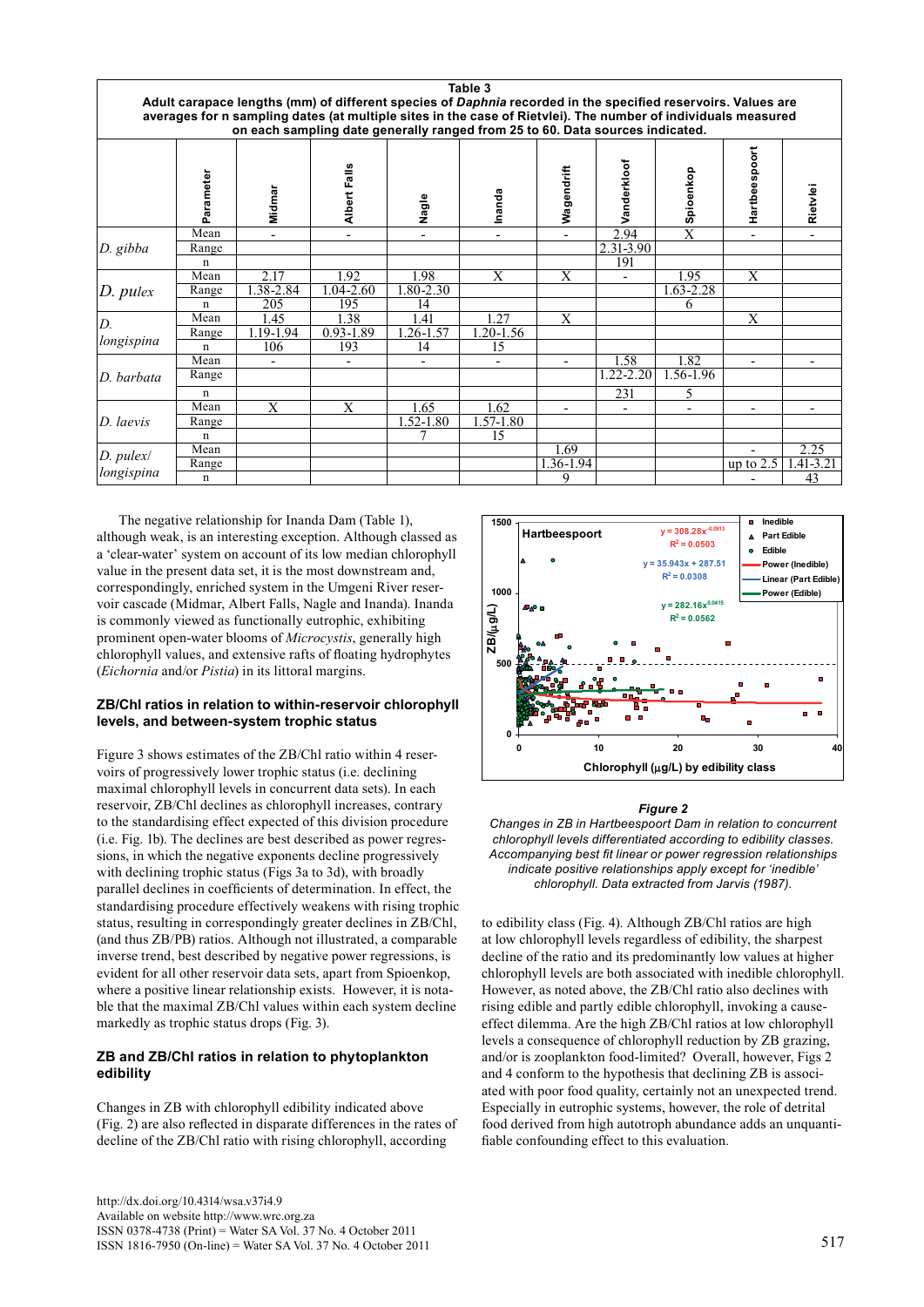

*Figure 3*

*ZB/Chl ratios in relation to concurrent chlorophyll levels within 4 South African reservoirs of declining trophic status (Panels a to d). Note the sequential decline in exponents and most regression coefficients of the power curves fitted for each system.*

# **Daphnia** *biomass in relation to food supply and food type*

Contrasts in relationships between *Daphnia* biomass and chlorophyll among reservoirs provide further indications for the role of declining food quality as a factor reducing ZB with rising chlorophyll. Figure 5 shows a clear switch from a positive to a negative relationship between Midmar and Albert Falls. Importantly, total zooplankton (and total cladoceran biomass) rose with food supply in both systems (Table 1), with a negative relationship only appearing for total *Daphnia* biomass (Fig. 5). The same pattern is apparent in Hartbeespoort Dam, in which *Daphnia* density also declined as inedible chlorophyll



#### *Figure 4*

*Changes in the ZB/Chl ratio in Hartbeespoort Dam in relation to concurrent chlorophyll levels differentiated according to edibility classes. Best fit linear or power regressions for each chlorophyll class are plotted. Note that the most significant decline is associated with inedible chlorophyll.*

increased, but increased with rising quantities of edible, and especially partly edible chlorophyll (Fig. 6). This trend is consistent with the well-known susceptibility of *Daphnia* to the disruptive influences of large inedible particles like *Microcystis* on its feeding ability (Sommer et al., 1986; Jarvis et al., 1987). *Microcystis* is numerically more prominent in Albert Falls than Midmar (Hart, 2006a), and predominates in Hartbeespoort Dam (NIWR, 1985; Jarvis 1987), while blooms of *Ceratium*, another large inedible taxon, have also appeared more recently in Hartbeespoort (Van Ginkel et al., 2001) as well as Albert Falls (Hart and Wragg, 2009).

# **Median ZB/PB ratios between reservoirs of different trophic status**

Median ZB/Chl ratios for the 10 study reservoirs in 3 turbidity and/ or trophic status groupings are



#### *Figure 5*

Daphnia *biomass in relation to concurrent chlorophyll values in 2 adjacent reservoirs. The inversion from a positive relationship in Midmar to a negative relationship in Albert Falls is attributed to a decline in food quality in the latter, associated with greater quantities of large inedible taxa such as* Microcystis*. Both regressions are significant: P << 0.001 for Midmar, and P < 0.01 for Albert Falls.*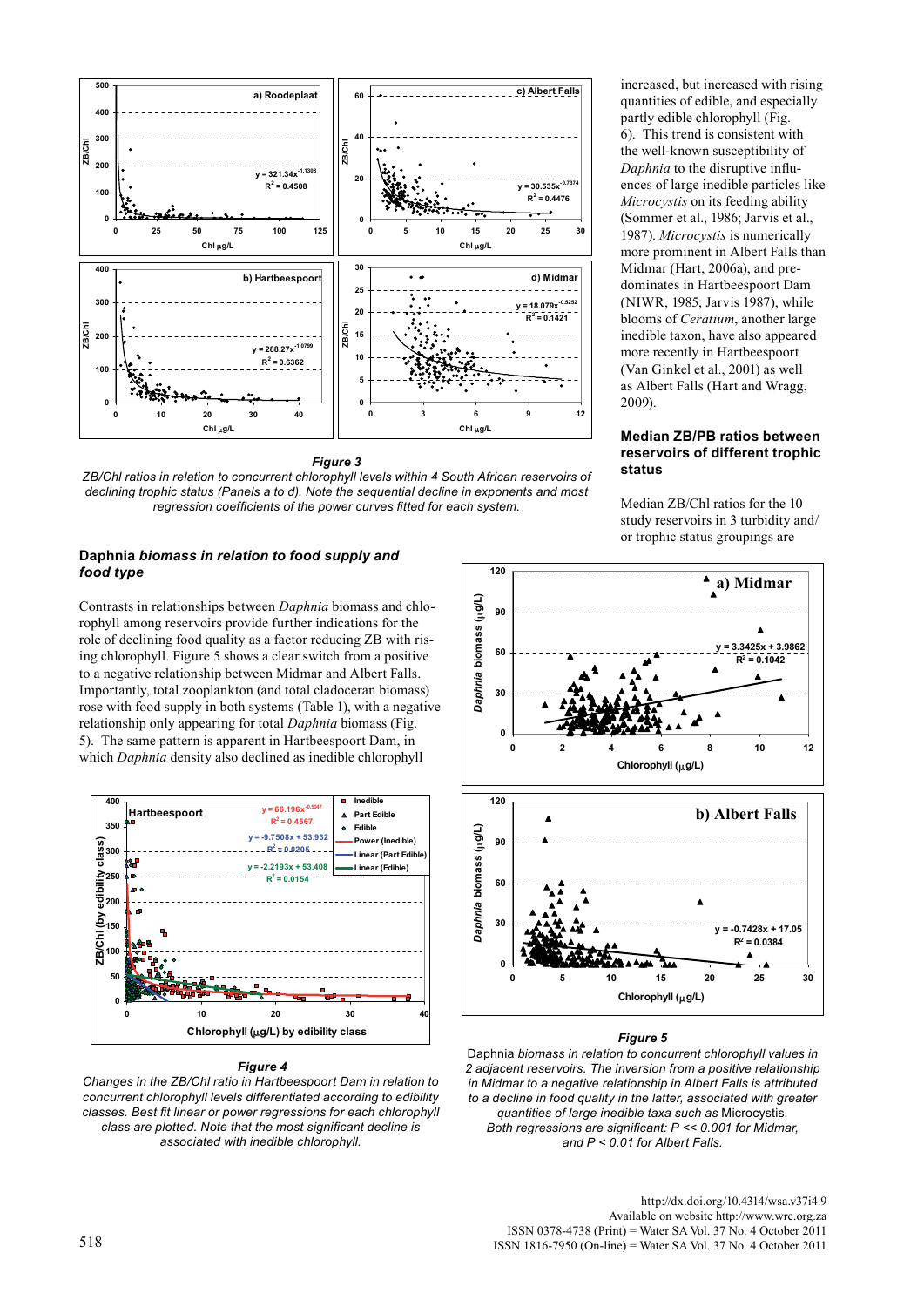given in Table 2. Ratios are arrayed according to median concurrent chlorophyll values within each reservoir class. Apart from Roodeplaat Dam, median values of ZB/Chl between individual systems (Fig. 7a) unexpectedly rise (to nearly 30, as median chlorophyll rises to around 15  $\mu$ g/ℓ), rather than declining with chlorophyll as they do within individual systems. Roodeplaat's position becomes less discordant if average rather than median values are used (Fig. 7b), but the trend remains the same – an increase in ZB/Chl with chlorophyll before an inflection (based on only 1 data point) drops the ratio with further increases in chlorophyll. Importantly, the relationships are described by strongly positive but slightly less significant linear regressions.

This generally positive relationship between average ZB/ Chl ratios and average ambient chlorophyll levels used to approximate trophic status has important implications regarding the prospective utility of biomanipulation. It also raises the question of how or why ZB increases with trophic status, given the associated general decline in food quality. These points are discussed below.

# **Discussion**

Converting the median ZB/Chl ratios given for South African reservoirs in Table 2 into corresponding ZB/PB values indicates that the South African values are broadly comparable with those reported by Jeppesen et al. (2003a) for 466 higher latitude (north temperate to arctic) systems. However, they tend to rise (Fig. 7) from 0.05-0.1 (i.e. 5-10%) to  $\sim$  0.4 (40%) across the trophic spectrum, rather than declining from a mean ratio value of 35% in the most oligotrophic lakes to less than 0- to 20% in the most eutrophic lakes in Jeppesen et al.'s (2003a) data set. The decline observed by these authors was attributed to empirically determined rises in fish density and associated predation pressure. Almost all South African values are higher than 2 natural lake values reported by Havens et al. (2009) for the shallow temperate Lago Trasimeno  $(-6.5\%)$  and the cyanophyte-dominated subtropical Lake Apopka (~1%). The latter value led the authors to argue that their findings 'support an emerging view that fish predation limits the biomass of crustacean zooplankton in subtropical lakes'. (The ZB/ PB ratios for these 2 lakes are averages 'eye-balled' from their Fig. 2c, and adjusted by  $\sim$  1.28 to correct for differences between their ZB/PB ratios which are based on carbon (viz. 0.48\*ZB/25\*Chlorophyll), using the Chl:C ratio proposed by Perga et al. (2006) and Taipale et al. (2008), rather than the dry weight ratios determined here (viz. ZB/67\*Chlorophyll)).

Notably, a fundamental difference exists within and between South African reservoirs. Within individual systems, the ZB/Chl ratio declines with rising chlorophyll (Fig. 3), whereas, conversely, median (Fig. 7a) or mean (Fig. 7b) ZB/Chl ratios rise with increasing chlorophyll between systems (Fig 7). This contrast merits appraisal.

As the decline in ZB/Chl with rising chlorophyll within individual reservoirs occurs regardless of trophic status (Fig. 3), it is difficult to attribute the overall pattern to a declining food quality effect. Rather, the changes may reflect temporal dynamics within individual systems. The high ZB/Chl ratios at low chlorophyll plausibly reflect a relatively high ZB grazing on a low standing stock of chlorophyll with a relatively high turnover rate – the classic 'inverted trophic pyramid' characteristic of pelagic systems. They also imply a food-limited zooplankton.

Subsequent declines of the ratio plausibly mirror the approach to a nominally 'standard' predator/prey state within



#### *Figure 6*

Daphnia *density in Hartbeespoort Dam in relation to concurrent levels of chlorophyll of different food quality. Positive relationships with edible and partly edible foods are replaced by a strong decline with inedible food. The presence/abundance of* Daphnia *at low levels of inedible food is attributable to the concurrent presence of edible and/or partly edible foods in natural food mixtures.* 



#### *Figure 7*

*Reservoir-specific a) median and b) average values of ZB/ Chl values in South African reservoirs of 3 trophic classes in relation to corresponding chlorophyll values. The strong positive relationship for medians is inflected by a single low value for Roodeplaat Dam. The reality of this inflection is discussed in the text.*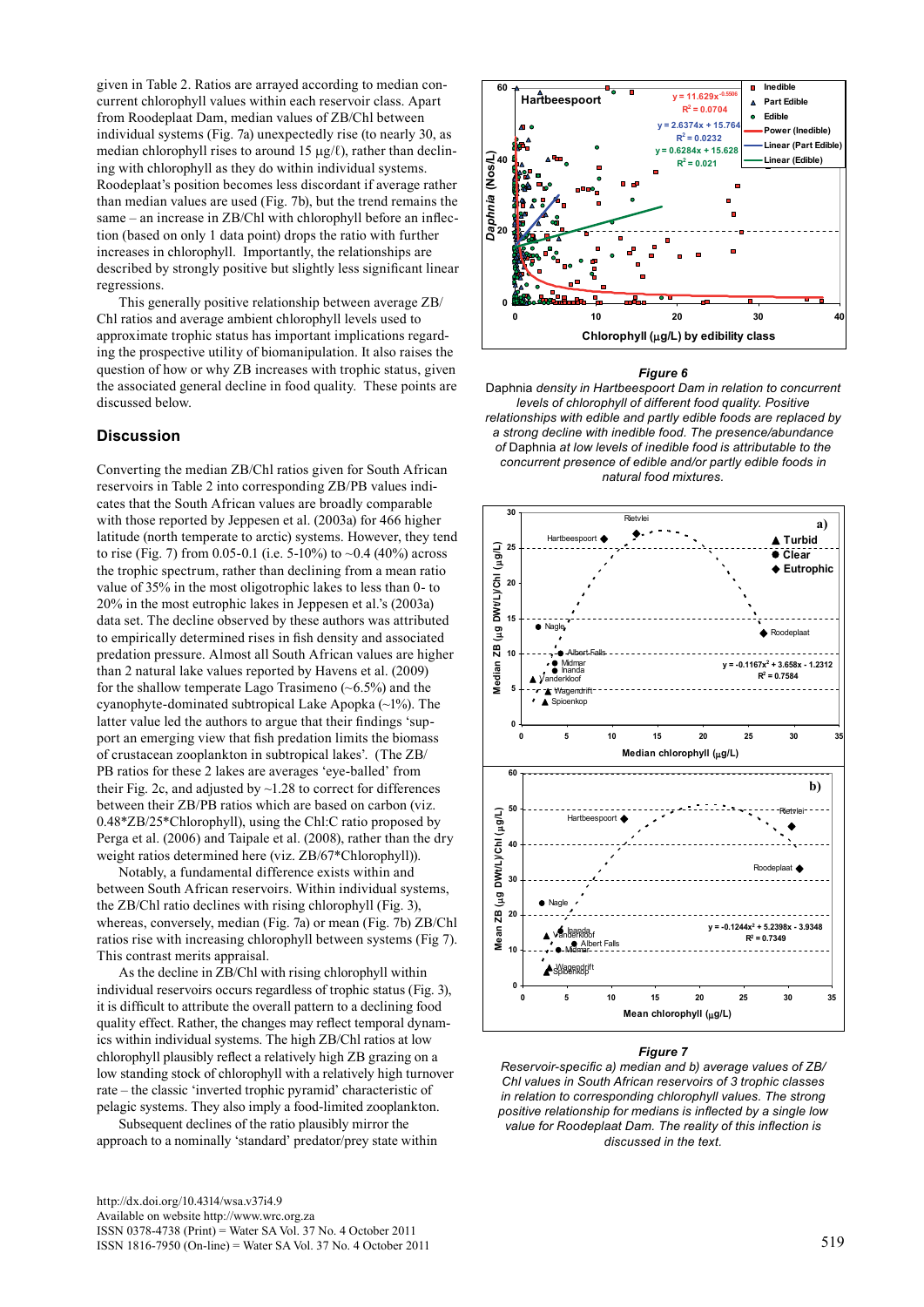the system, with further declines heralding the possible onset of food quality constraints. It is, however, implausible to attribute within-system changes in ZB/Chl to increasing fish predation as chlorophyll rises, since life-history constraints of the fish taxa known in the reservoirs will restrict short-term (intra-annual) changes in fish density.

The marked decline in ZB/Chl values between eutrophic and oligo-mesotrophic systems (Fig. 3) appears consistent with and attributable to the differences in overall system productivity; eutrophic systems support higher standing stocks – as indicated clearly in the differences in median values of ZB and chlorophyll between systems of contrasting trophic status (Table 2).

The increase (with one exception) in reservoir-specific ZB/ Chl ratios with rising productivity (Fig. 7a) raises the question of how ZB is able to increase with trophic status despite the accompanying decline in food quality. Detritus arising from autochthonous production is likely to increase, plausibly augmenting the food supply. Indeed, the importance of bacteria as a food resource for zooplankton, especially in eutrophic waters, was identified by Gliwicz (1969), although empirical evidence from *in situ* grazing experiments in Hartbeespoort Dam (Hart and Jarvis, 1993) indicated that bacteria accounted for barely 3% of total cladoceran dietary carbon intake, perhaps owing to the notably small size of natural free-living bacteria in this system (Robarts et al., 1986); the value also under-estimates the food value of bacteria in detritus-bacterial aggregates.

The microbial loop generated from autochthonous (and/or allochthonous) detritus adds additional food sources for particular zooplankton. Allochthonous terrestrial energy subsidies of aquatic food webs have been identified as important in small lakes (e.g. Cole et al., 2010). In reservoirs, with disproportionately high catchment areas, and especially point-source organic inputs from wastewater treatment works, such subsidies may assist strongly in the accumulation of ZB relative to ambient chlorophyll levels, and generate the parallel increases in ZB/ Chl. No explanation can be offered for the deviation shown by Roodeplaat (Fig. 7a). Its outlying nature possibly reflects a systematic difference in sampling methodology. It is the only totally independent data point in the present collation – and the author of this paper was directly or indirectly involved in research on all of the other reservoirs examined herein. Alternatively, it may reflect limited habitat suitable for zooplankton occupancy, owing to the extent of seasonal hypolimnetic anoxia in this system, for which Van Ginkel (1987) proposed 'space' as the major constraint on zooplankton. However, similar space constraints apply in Hartbeespoort Dam where anoxic hypolimnia occur extensively (NIWR, 1985).

To date, zooplanktivory has been examined in only 2 comprehensive ecosystem studies of South African reservoirs – Vanderkloof (Tomasson, 1983) and Hartbeespoort (NIWR, 1985; Cochrane, 1985). In both these systems, overall fish predation on zooplankton was recorded as low or negligible. In line with this, the increases in ZB/Chl with rising productivity strongly counter prospects that fish predation on zooplankton becomes more significant as system productivity rises. This inference is empirically supported by the invariably large sizes of *Daphnia* spp. present in the reservoirs (Table 3). Such large daphniids (and other zooplankton components in some systems) strongly contraindicate the existence of strong, sustained visual zooplanktivory (Hrbáčeck and Hrbáčková-Esslová, 1960; Brooks and Dodson, 1965; Hart and Bychek, 2011), commonly evident in warm subtropical lakes (Jeppesen et al., 2007). Overall, biomanipulationinduced reductions in zooplanktivory are unlikely to manifest in major improvements in grazer control of large planktonic algae

and/or cyanophytes that dominate the eutrophic and hypertrophic South African reservoirs, the inedibility and suppressive influence of which on daphniids in particular is ubiquitously acknowledged by all authorities.

Prospects for biomanipulation paradoxically appear theoretically or practically better in Australian reservoirs, in which zooplanktivorous fishes enigmatically appear important (Matveev et al., 2002; Hunt et al., 2003; Matveev, 2003; Sierp et al., 2009), in contrast to South African systems that are otherwise limnologically similar.

In natural lakes, planktivorous fish generally impact significantly on zooplankton, as observed in many cooler temperate lakes around the world (Jeppesen et al., 1997, 2003a; Vakkilainen et al., 2004), and the ZB/PB ratio commonly declines with rising trophic status (e.g. Jeppesen et al., 2003a). As fish stocks rise concurrently (e.g. Jeppesen et al., 2003a, 2005, 2007; Havens et al., 2009), the decline in ZB/PB ratio is plausibly attributable to rising top-down controls of fish on zooplankton; thus prospects of ameliorating the consequences of eutrophication by top-down biomanipulation – reducing zooplanktivorous fish – appear more promising.

Conversely, however, Vanni et al. (2006) effectively ascribe the reduction in ZB/PB to increases in PB in response to nutrient recycled by fish rather than ZB depletion by fish; in other words, a bottom-up rather than top-down effect. Their argument suggests that the most likely positive benefits of fish manipulation in eutrophic South African reservoirs are likely to derive from bottom-up rather than top-down effects of fish assemblage modifications. This would involve removal of overabundant 'coarse' fish species – particularly exotic common carp (*Cyprinus carpio*) whose bioturbation effects undoubtedly sustain strong internal nutrient loadings, along with indigenous catfish (*Clarias gariepinus*) that both dominate the ichthyomass in the eutrophic reservoirs studied (Harding et al., 2009).

# **Conclusions**

In individual South African reservoirs, ZB/Chl ratios decline with rising ambient chlorophyll levels, regardless of trophic status. Conversely, disregarding Roodeplaat Dam, median (or mean) values of the ZB/Chl ratio for each separate system increase with rising median (or mean) chlorophyll levels, indicating a progressive increase of ZB/Chl with system trophic status.

Although evidence regarding fish abundance in reservoirs is severely limited, the increase in ZB/Chl ratios with rising trophic status between reservoirs implies that fish predation on zooplankton has little or no significant impact on ZB, and any such effect certainly does not increase progressively with trophic status. Accordingly, food web modifications to reduce fish predation on zooplankton will be futile to moderate/correct the consequences of eutrophication. In-lake management options other than top-down biomanipulation will be required to reduce the symptoms of eutrophication until such time as its root cause – excessive external nutrient loading – can be effectively controlled. Much greater attention to fish-zooplankton-phytoplankton interactions in reservoirs is also required to provide a secure platform for sustainable (and multi-purpose) management of South African river reservoirs.

## **Acknowledgments**

Eric Jeppesen, a champion of biomanipulation, introduced me to the ZB/PB ratio concept and suggested the merits of its investigation in South African reservoirs as a prelude to their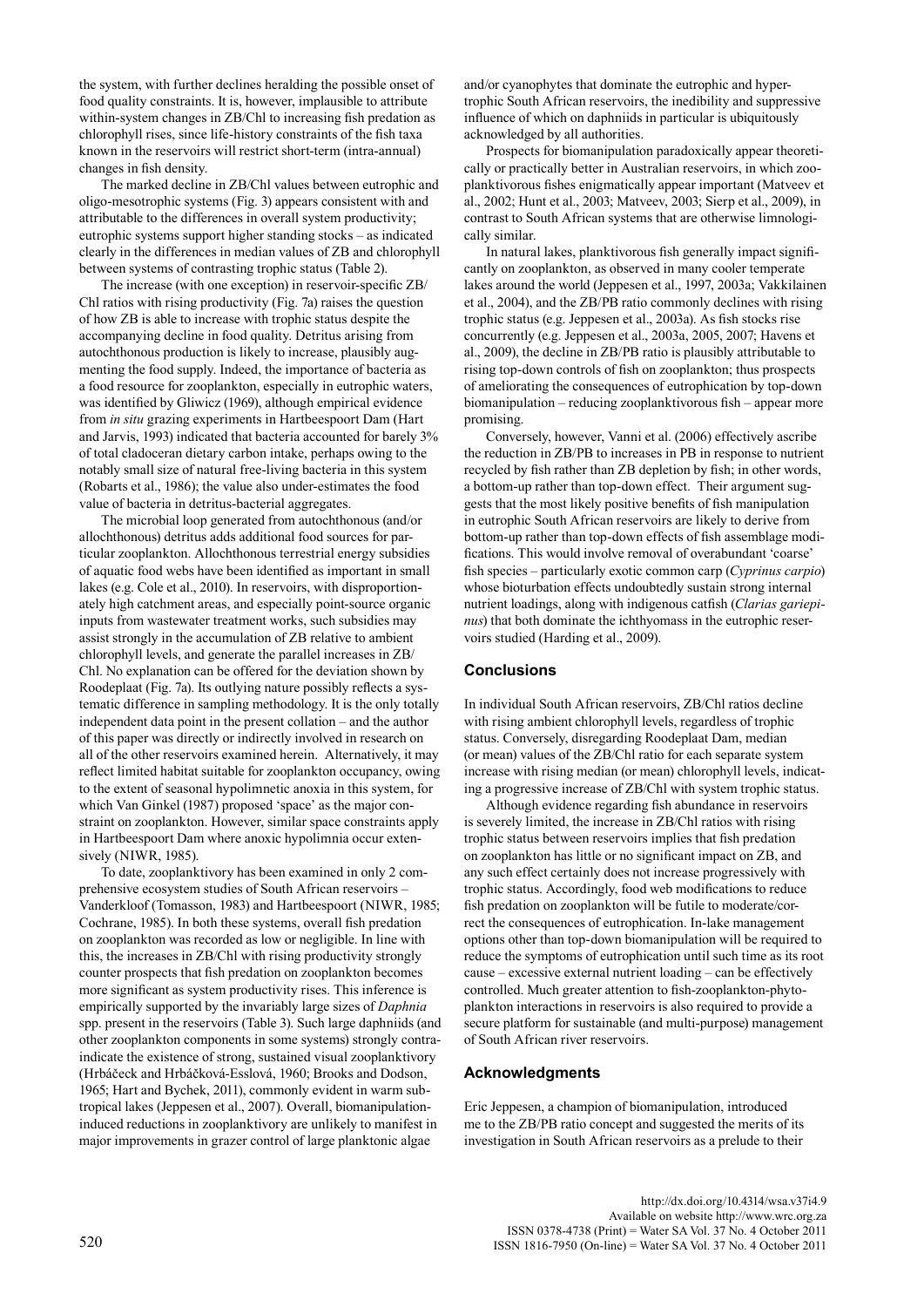prospective top-down biomanipulation. This paper is an auxiliary output of the ongoing Water Research Commission Project No K5/1918 'Foodweb interactions in South African reservoirs, tracked using stable isotopes' logistically supported by Tshwane Water and Nature Conservation authorities. I thank Bill Harding for including me in this (his) project. His open-minded receptiveness to my reservations regarding biomanipulation prospects for South African reservoirs in general is appreciated. The former Inland Water Ecosystems section of what is now the South African National Research Foundation (NRF) and the Research Office of the University of Natal/KwaZulu-Natal supported my original earlier studies which have been drawn upon extensively in compiling this account. However, the views expressed herein do not necessarily reflect those of the NRF.

This account arises from part of plenary address 'Plankton, fish and man: biotic structures and functional interactions in water quality management of South African Man-Made Lakes' at the 31st conference of the International Society of Limnology in Cape Town, August 2010.

I greatly appreciate the detailed and critically insightful reviewer's comments of Dr Ramesh D Gulati, which were of particular help in improving the content and structure of this manuscript.

## **References**

- ALLANSON BR, HART RC, O'KEEFFE JH and ROBARTS RD (1990) *Inland Waters of Southern Africa. An Ecological Perspective*. Kluwer Academic Publishers, Dordrecht.
- BOTTRELL HH, DUNCAN A, GLIWICZ ZM, GRYGIEREK E, HERZIG A, ILLBRICH-ILKOWSKA A, KURASAWA H, LARSSON P and WEGLENSKA T (1976) A review of some problems in zooplankton production studies. *Norw. J. Zool.* **24** 419-56.
- BROOKS JL and DODSON SI (1965) Predation, body size, and composition of plankton. *Science* **150** 28-35.
- COCHRANE KL (1985) The population dynamics and sustainable yield of the major fish species in Hartbeespoort Dam. Ph.D. Thesis, University of the Witwatersrand, Johannesburg.
- COETZEE L (2010) Personal communication with Ms Leanne Z Coetzee, 4 Oct 2010, Scientific Services, Tshwane Water, Pretoria.
- COLE JC, CARPENTER SR, KITCHELL J, PACE ML, SOLOMON CT and WEIDEL B (2010) Strong evidence for terrestrial support of zooplankton in small lakes based on stable isotopes of carbon, nitrogen, and hydrogen. *Proc. Nat. Acad. Sciences* doi:/10.1073/ pnas1012807108. 6 pp.
- DWAF (SOUTH AFRICAN DEPARTMENT OF WATER AFFAIRS AND FORESTRY) (2004) *National Water Resource Strategy* (1st edn.) Department of Water Affairs and Forestry, Pretoria.
- DWA (SOUTH AFRICAN DEPARTMENT OF WATER AFFAIRS) (2009) *Green Drop Report. South African Waste Water Quality Management Performance*. Department of Water Affairs, Pretoria, South Africa.
- GLIWICZ ZM (1969) The share of algae, bacteria and trypton in the food of the pelagic zooplankton of lakes with various trophic characteristics. *Bull. Acad. Pol. Sci.* **17** 159-165.
- GLIWICZ ZM (1990) Why do cladocerans fail to control algal blooms? *Hydrobiol*. **200/201** 83-97.
- GLIWICZ ZM (2005) Food web interactions: why are they reluctant to be manipulated? *Verh. Int. Verein. Limnol.* **29** 73-88.
- GLIWICZ ZM and SIEDLAR E (1980) Food size limitation and algae interfering with food collection in *Daphnia*. *Arch. Hydrobiol*. **88** 155-177.
- GRAHAM JL (2007) Harmful algal blooms. U.S. Department of the Interior. U.S. Geological Survey. Fact Sheet 2006-3147. 2 pp.
- GULATI RD (1990a) Zooplankton structure in the Loosdrecht lakes in relation to trophic status and recent restoration measures. *Hydrobiol.* **191** 173-188.
- GULATI RD (1990b) Structural and grazing responses of zooplankton community to biomanipulation of some Dutch water bodies. *Hydrobiol.* **200/201** 99-118.
- GULATI RD, LAMMENS EHRR, MEIJER M-L and VAN DONK E (eds.) (1990) Biomanipulation, tool for water management. *Hydrobiol.* **200/201**. 1-628.
- GULATI RD and VAN DONK E (2002) [Lakes in the Netherlands,](http://apps.isiknowledge.com.ezproxy.ukzn.ac.za:2048/full_record.do?product=UA&search_mode=GeneralSearch&qid=2&SID=X27Kjl61hhmO4Om1LHD&page=1&doc=2&colname=WOS)  [their origin, eutrophication and restoration: state-of-the-art review](http://apps.isiknowledge.com.ezproxy.ukzn.ac.za:2048/full_record.do?product=UA&search_mode=GeneralSearch&qid=2&SID=X27Kjl61hhmO4Om1LHD&page=1&doc=2&colname=WOS). *Hydrobiol.* **478** 73-106.
- GULATI RD, PIRES LMD and VAN DONK E (2008) Lake restoration studies: failures, bottlenecks and prospects of new echotechnological measures. *Limnologica* **38** 233-247.
- HANSSON L-A, ANNADOTTER H, BERGMAN E, HAMRIN SF, JEPPESEN E, KAIRESALO T, LUOKKANEN E, NILSSON P-A, SØNDERGAARD M and STRAND J (1998) Biomanipulation as an application of food-chain theory: constraints, synthesis, and recommendations for temperate lakes. *Ecosystems* **1** 558-574.
- HARDING WR (2008) The determination of annual phosphorus loading limits for South African dams. WRC Report No. 1687/1/08. Water Research Commission, Pretoria. 68 pp.
- HARDING WR, DOWNING TG, VAN GINKEL CE and MOOL-MAN PM (2009) An overview of cyanobacterial research and management in South Africa post-2000. *Water SA* **35** 479-484.
- HART RC (1986) Zooplankton abundance, community structure and dynamics in relation to inorganic turbidity, and their implications for a potential fishery in subtropical Lake le Roux, South Africa. *Freshwater Biol.* **16** 351-371.
- HART RC (1987) Population dynamics and production of five crustacean zooplankters in a subtropical reservoir during years of contrasting turbidity. *Freshwater Biol.* **18** 287-318.
- HART RC (1992) Aspects of comparative plankton ecology in cascading Mgeni River reservoirs (Midmar, Albert Falls, and Nagle): an overview. *S. Afr. J. Aquat. Sci.* **18** 20-41.
- HART RC (1996) Comparative ecology of plankton in cascading warm-water reservoirs: aspects of relevance to tropical limnology. In: F Schiemer F and Boland KT (eds.) *Perspectives in Tropical Limnology*. SPB Academic Publishing bv, Amsterdam. 113-130.
- HART RC (1999) On the limnology of Spioenkop, a turbid reservoir on the upper Thukela River, with particular reference to the structure and dynamics of its community. *Water SA* **25** 519-528.
- HART RC (2001) A baseline limnological study of Wagendrift Dam (Thukela basin, KwaZulu-Natal). *Water SA* **27** 507-516.
- HART RC (2006a) Phytoplankton dynamics and periodicity in two cascading warm-water reservoirs from 1989 to 1997 – taxonomic and functional (C-S-R) patterns, and determining factors. *Water SA* **32** 81-92.
- HART RC (2006b) Food web (bio)manipulation of South African reservoirs – viable eutrophication management prospect or illusory pipe dream? A reflective commentary and position paper. *Water SA* **32** 567-575.
- HART RC and JARVIS AC (1993) *In situ* determinations of bacterial selectivity and filtration rates by five cladoceran zooplankters in a hypertrophic subtropical reservoir. *J. Plankton Res*. **15** 295-315.
- HART RC and WRAGG PD (2009) Recent blooms of the dinoflagellate *Ceratium* in Albert Falls Dam (KZN): History, causes, spatial features and impacts on a reservoir ecosystem and its zooplankton. *Water SA* **35** 455-468.
- HART RC and BYCHEK EA (2011) Body size in freshwater planktonic crustaceans: an overview of extrinsic determinants and modifying influences of biotic interactions. *Hydrobiol.* **668** 61-108.
- HAVENS KE, ELIA AC, TATICCHI MI and FULTON RS (2009) Zooplankton-phytoplankton relationships in shallow subtropical versus temperate lakes Apopka (Florida, USA) and Trasimeno (Umbria, Italy). *Hydrobiol.* **628** 165-175.
- HOLDREN C, JONES W and TAGGART J (2001) *Managing Lakes and Reservoirs*. North American Lake Management Society and Terrene Institute, in cooperation with Office of Water Assessment and Watershed Protection Division, United States Environmental Protection Agency, Madison, WI. 383 pp.
- HRBÁČECK J and HRBÁČKOVÁ-ESSLOVÁ M (1960) Fish stock as a protective agent in the occurrence of slow-developing dwarf

<http://dx.doi.org/10.4314/wsa.v37i4.9>

Available on website http://www.wrc.org.za

ISSN 0378-4738 (Print) = Water SA Vol. 37 No. 4 October 2011 ISSN 1816-7950 (On-line) = Water SA Vol. 37 No. 4 October 2011 521 SSN 1816-7950 (On-line) = Water SA Vol. 37 No. 4 October 2011